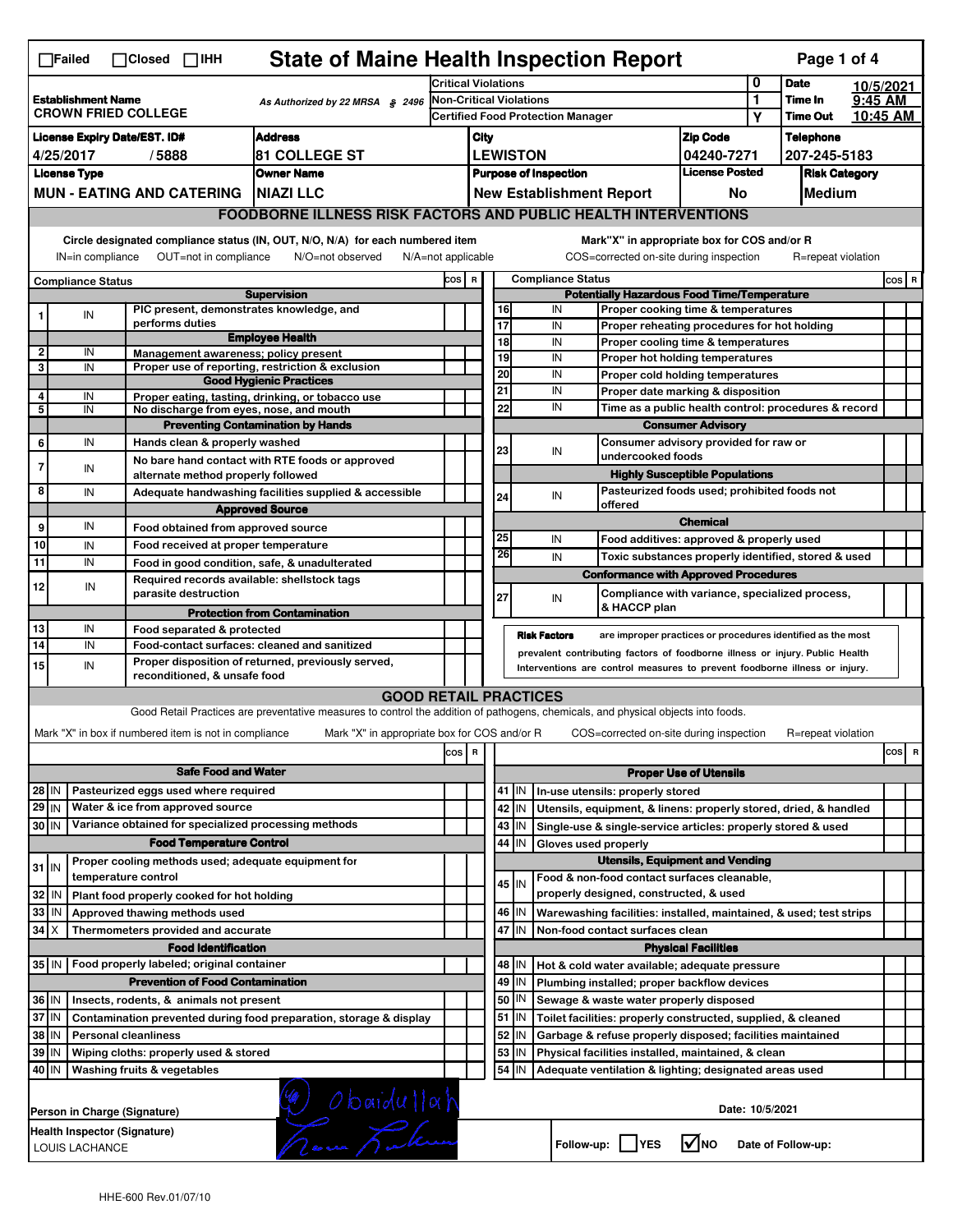|                                                    |                                 |  |                                 | <b>State of Maine Health Inspection Report</b> |                        |                                  |  |  |  |  |
|----------------------------------------------------|---------------------------------|--|---------------------------------|------------------------------------------------|------------------------|----------------------------------|--|--|--|--|
| <b>Establishment Name</b>                          |                                 |  | As Authorized by 22 MRSA § 2496 | 10/5/2021<br>Date                              |                        |                                  |  |  |  |  |
| <b>CROWN FRIED COLLEGE</b>                         |                                 |  |                                 |                                                |                        |                                  |  |  |  |  |
| License Expiry Date/EST. ID#<br>4/25/2017<br>/5888 | <b>Address</b><br>81 COLLEGE ST |  | City / State<br><b>LEWISTON</b> | /ME                                            | Zip Code<br>04240-7271 | <b>Telephone</b><br>207-245-5183 |  |  |  |  |
| <b>Temperature Observations</b>                    |                                 |  |                                 |                                                |                        |                                  |  |  |  |  |
| Location                                           | <b>Temperature</b>              |  |                                 | <b>Notes</b>                                   |                        |                                  |  |  |  |  |
| Hand wash sink                                     | $103*$                          |  |                                 |                                                |                        |                                  |  |  |  |  |
|                                                    |                                 |  |                                 |                                                |                        |                                  |  |  |  |  |
| True cooler                                        | $36*$                           |  |                                 |                                                |                        |                                  |  |  |  |  |
|                                                    |                                 |  |                                 |                                                |                        |                                  |  |  |  |  |
| Walk in cooler                                     | $41*$                           |  |                                 |                                                |                        |                                  |  |  |  |  |
|                                                    |                                 |  |                                 |                                                |                        |                                  |  |  |  |  |
| Leader cooler                                      | $35*$                           |  |                                 |                                                |                        |                                  |  |  |  |  |
|                                                    |                                 |  |                                 |                                                |                        |                                  |  |  |  |  |
| Hot holding                                        | $150*$                          |  |                                 |                                                |                        |                                  |  |  |  |  |
|                                                    |                                 |  |                                 |                                                |                        |                                  |  |  |  |  |

**Person in Charge (Signature)**

**Health Inspector (Signature)**  LOUIS LACHANCE



**Date: 10/5/2021**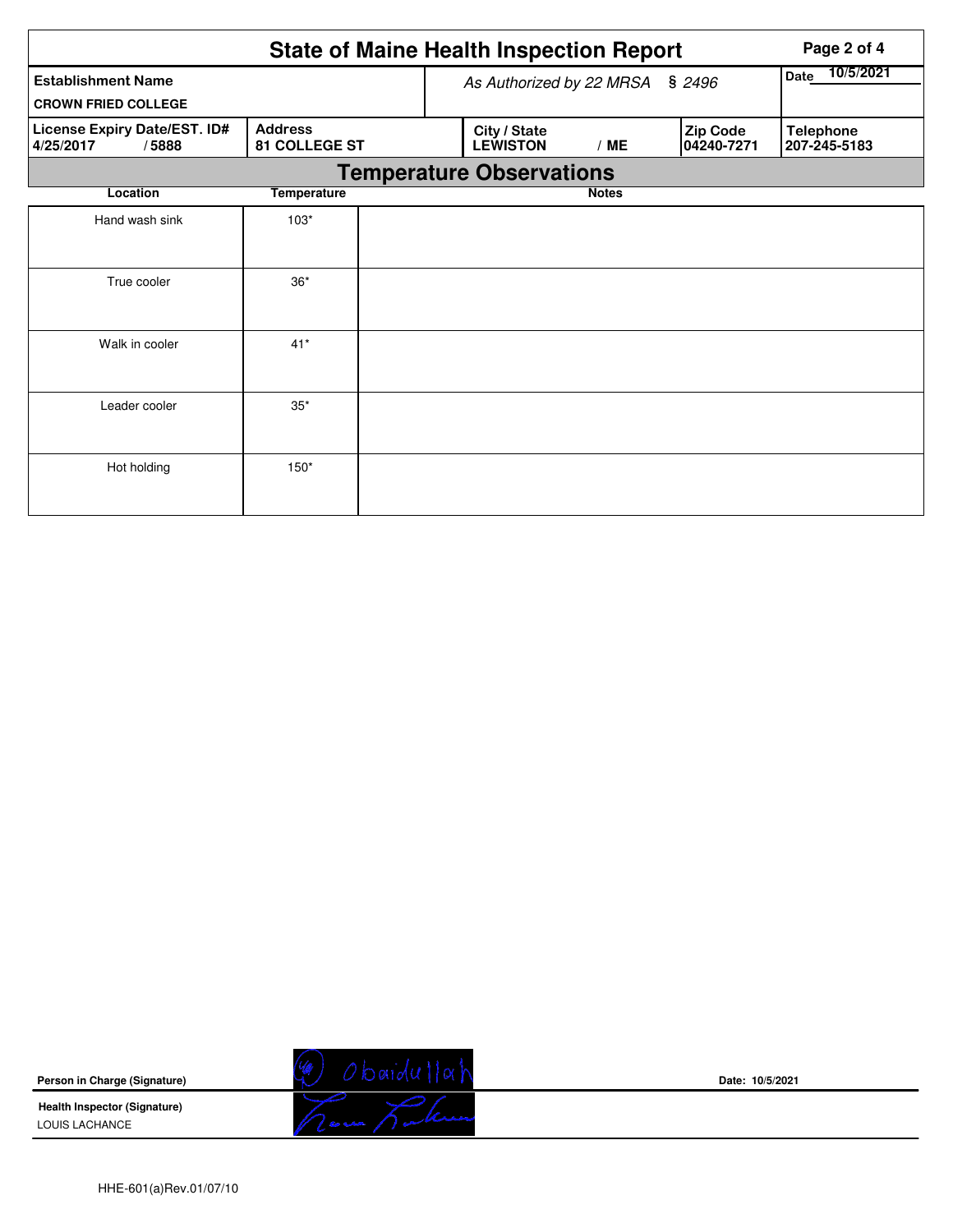|                                                                                                                                                    | Page 3 of 4<br>10/5/2021               |                                 |    |                               |  |  |  |  |
|----------------------------------------------------------------------------------------------------------------------------------------------------|----------------------------------------|---------------------------------|----|-------------------------------|--|--|--|--|
| <b>Establishment Name</b><br><b>CROWN FRIED COLLEGE</b>                                                                                            |                                        |                                 |    |                               |  |  |  |  |
| License Expiry Date/EST. ID#<br>/5888<br>4/25/2017                                                                                                 | <b>Address</b><br><b>81 COLLEGE ST</b> | City / State<br><b>LEWISTON</b> | ME | <b>Zip Code</b><br>04240-7271 |  |  |  |  |
| <b>Observations and Corrective Actions</b>                                                                                                         |                                        |                                 |    |                               |  |  |  |  |
| Violations cited in this report must be corrected within the time frames below, or as stated in sections<br>8-405.11 and 8-406.11 of the Food Code |                                        |                                 |    |                               |  |  |  |  |

34: 4-302.12.(A): N: Inadequate number of food temperature measuring devices provided.

INSPECTOR NOTES: Purchase a food probe thermometer.

**Person in Charge (Signature) Health Inspector (Signature)** 

LOUIS LACHANCE



**Date: 10/5/2021**